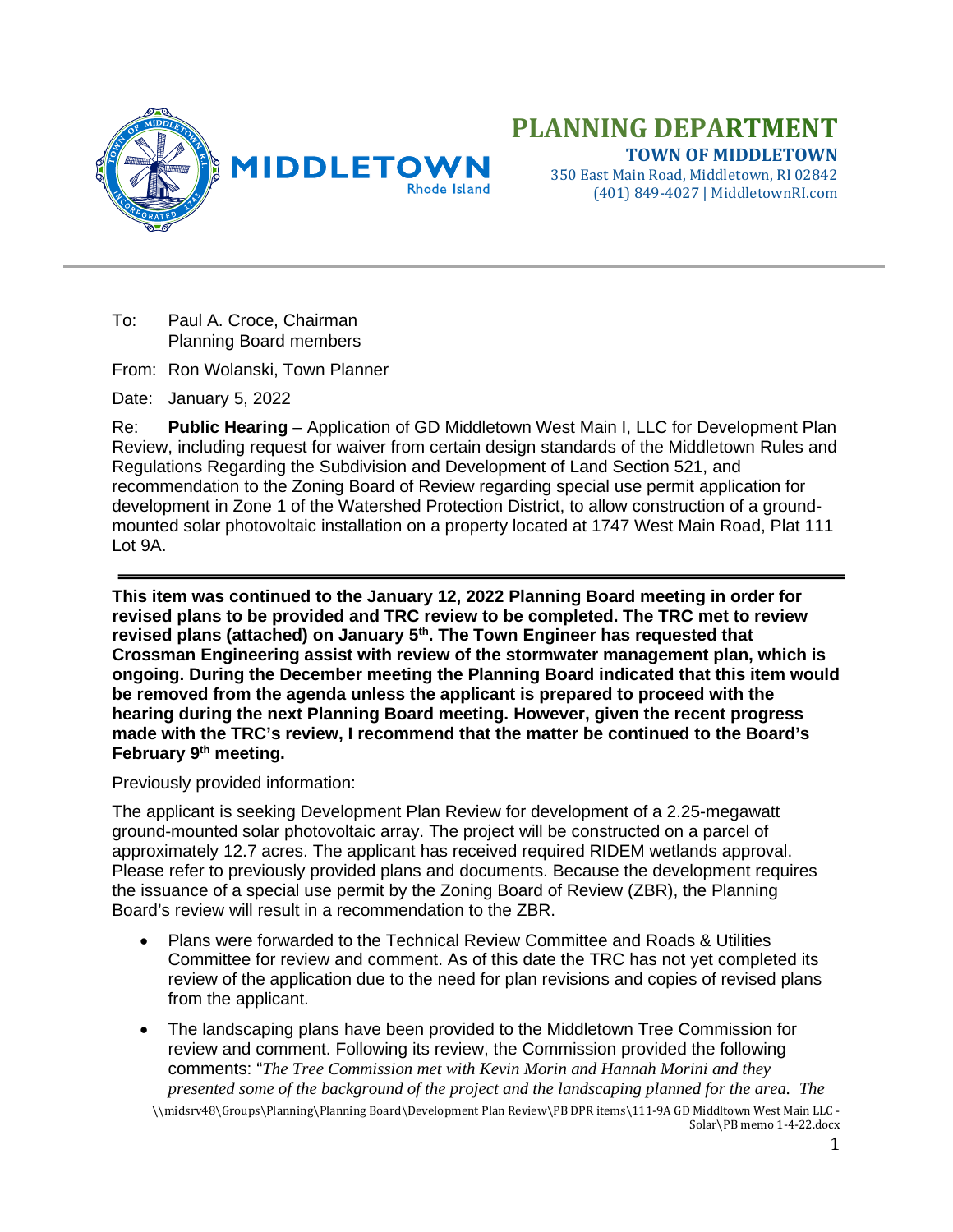*Tree Commission supports the approach the group is taking to not remove plantings except invasives and add several species of deciduous and evergreen trees and other native plantings, including the planting of wild flowers among the panel installations. The only concern we had is the use of mountain laurel which traditionally does not do well on the island. We appreciate the care they are taking to consider the needs of the abutters and they are seeking their input. We hope they will continue to work with them as they move forward. We have no other concerns with the project."*

## **Zone 1 WPD**

Note that the project is located partially within Zone 1 of the Watershed Protection district due to the presence of hydric soils (Stissing). The project is located in the Bailey Brook watershed. The following development design standards are required for all developed within the Watershed Protection District per Zoning Ordinance Section 1108:

- 1. Surface water runoff shall, to the degree feasible, be directed towards areas covered with vegetation for surface infiltration; and
- 2. Where the premises are partially outside of the WPD, site design shall, to the degree feasible, locate such potential pollution sources as Individual Sewage Disposal Systems outside of the District; and
- 3. Surface water runoff shall be directed, to the degree feasible, towards the lesser restricted district where the premises is located within two (2) or more districts.

If the Board chooses to move forward with providing a positive recommendation, based on my review of the application materials and the requirements of Article 11, the board should consider the following conditions of approval:

- 1. The builder is required to comply with the provisions of the town's storm water management ordinance (Chapter 153), and construction site runoff and erosion control (Chapter 151). The use of pervious paving and other methods to promote infiltration of storm runoff should be considered as means of meeting the requirements of Chapter 153.
- 2. The use of lawn chemicals, fertilizers, and other chemicals with the potential to adversely impact ground and surface water quality shall be prohibited within Watershed Protection District, Zone 1.

## **Waiver Requests:**

Waivers may be considered in accordance with section 908 of the subdivision regulations where; the literal enforcement of one or more provisions of the regulations is impracticable and will exact undue hardship; because of the peculiar conditions pertaining to the land in question; or where such waiver and/or modification is in the best interest of good planning practice and/or design, as evidenced by consistency with the municipality's comprehensive plan and Zoning Ordinance. To proceed, the application would require the following waivers from Article 5 Section 521 for commercial development design:

- 1) 521.1.C. The project is proposed to be serviced by overhead utility lines, where underground service is required.
- 2) 521.3- D.2 Required opaque screening along the abutting residential property boundary not provided.

## **Required Findings:**